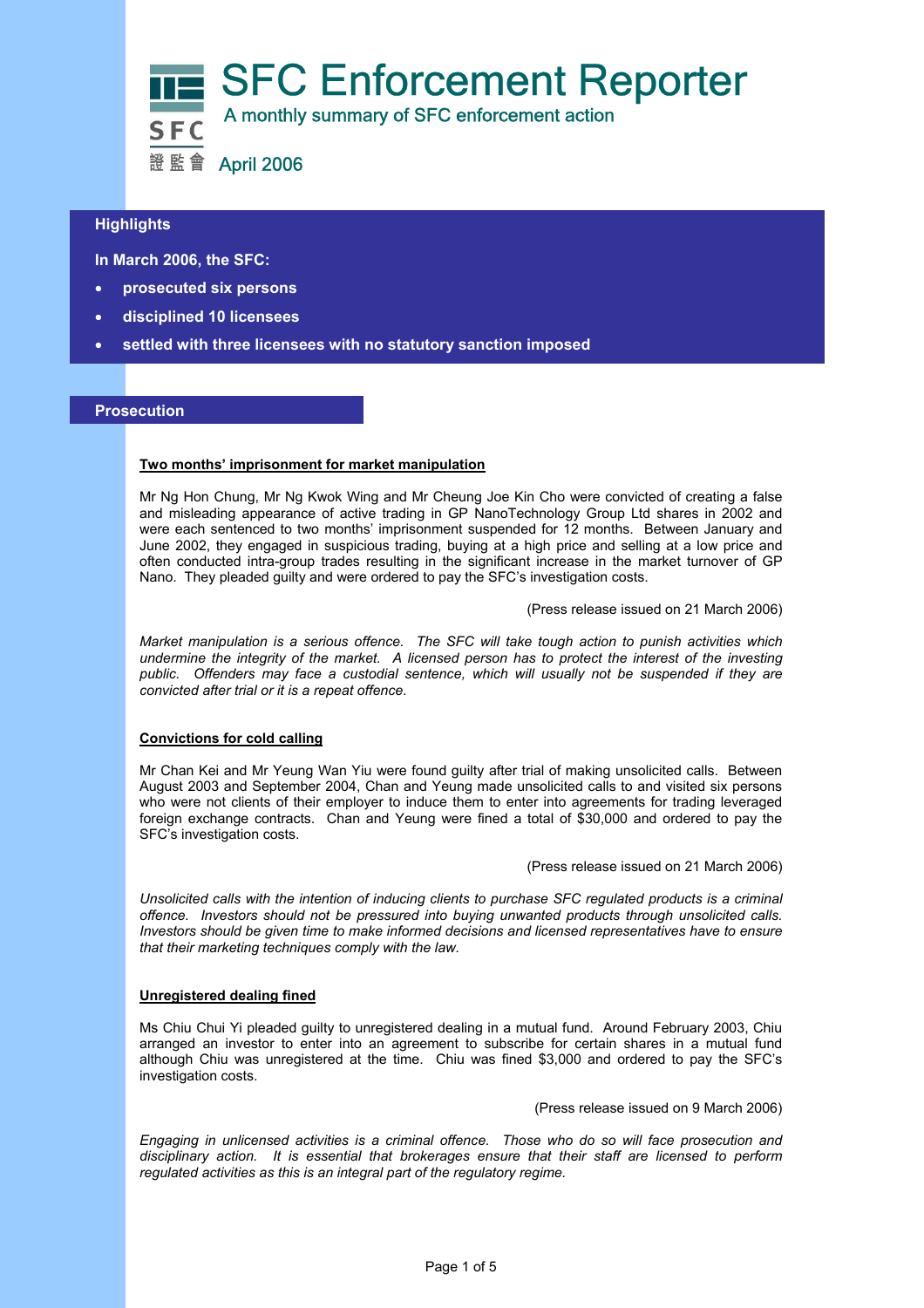SFC Enforcement Reporter

A monthly summary of SFC enforcement action

證監會 April 2006

# **Discipline**

#### **Licensee undertakes not to act as sponsor**

CSC Asia Ltd voluntarily undertook not to act as sponsor for any new listing application on the Main Board and the GEM Board for 13 months. Its responsible officers Mr Chiu Chi Kin Andrew and Mr Tang Ho Wai Howard voluntarily undertook not to act as principal supervisors of CSC for any new listing application for a period of eight months. The periods commenced from 7 March 2006. During the SFC's inspection of CSC's operations in 2005, it was revealed that, in two listing CSC-sponsored applications, CSC failed to act with due care, skill and diligence when performing due diligence to ensure that the prospectuses and submissions made to HKEx were of the required standard. In the first application, CSC and Tang failed to pay sufficient attention to advice from professional advisers and did not perform due diligence in various areas, including: (i) the major suppliers and customers of the listing applicant; (ii) the relationship between the directors and shareholders of the listing applicant and a supplier; (iii) whether the listing applicant had complied with PRC regulations in respect of social insurance; (iv) the renewal of a business licence of the previous owner of a subsidiary of the listing applicant and the capacity of this party in entering into a contract affecting the subsidiary in question; and (v) the expiry date of approval certificates of certain products of the listing applicant. In the second application, CSC and Chiu failed to do due diligence work in various areas, including: (i) the continuous ownership requirement of 24 months under the GEM Listing Rules in respect of the founders of the listing applicants; (ii) the "related party" relationship of the listing applicant and its agents; and (iii) the disclosure of the "connected" relationship between the listing applicant and its major customers. In addition, the SFC found internal control failings of CSC namely, inadequate audit trails, that principal and assistant supervisors were not sufficiently involved in the preparation work of the listing, the failures to prepare detailed due diligence plans and insufficient provision of training for new staff. The SFC considers settling the disciplinary action to be in the interest of the investing public and in the public interest. In deciding the sanctions, the SFC took into account that CSC, Chiu and Tang had co-operated extensively with the SFC and agreed to engage an accounting firm to conduct a review of its operations and procedures.

(Press release issued on 7 March 2006)

*It is crucial that sponsors carry out due diligence to the required standard expected by HKEx and the SFC. It is a sponsor's duty to take reasonable steps to procure that the listing applicant discloses all relevant information in its prospectus and that the disclosure accurately reflects the facts. Sponsors should not rely on HKEx or the SFC to verify the contents of prospectuses. The SFC makes it a priority to take action against sponsors who fail to reach the required mark.* 

#### **SFAT upholds SFC's decision to suspend**

Ms Chim Chai Shan Jovin was suspended for four months from 28 March to 27 July 2006 following a decision by the Securities and Futures Appeals Tribunal (SFAT) to uphold the SFC's initial decision. Following a routine SFC inspection of T G Holborn (Hong Kong) Ltd's accounts in August 2002, it was discovered that three of T G Holborn's investment representatives had received commission for selling unit trust products to their clients whilst unregistered. Subsequent investigation also revealed that Chim, at that time a securities investment representative and a branch manager of T G Holborn, had dishonestly signed on two internal client administration forms as the consultant to a client, when in fact one of the unregistered representatives was the consultant. On T G Holborn's compliance department's instructions, Chim substituted the genuine internal client administration forms with those that bore Chim's name as the registered representative, therefore covering up that an unregistered consultant had solicited clients. Chim appealed to the SFAT arguing that she was not dishonest but merely reckless. The SFAT rejected Chim's argument and upheld the SFC's decision.

(Press release issued on 29 March 2006)

*It is essential that licensees act honestly and in a fit and proper manner. All paperwork, whether for internal or external purposes, should be accurate and comply with the laws and regulations. Those who deliberately falsify documents will face harsher penalties and possible criminal sanctions. The SFAT ruled that merely following orders was not a defence in this case and warned that meritless appeals might lead to harsher cost orders than usual.*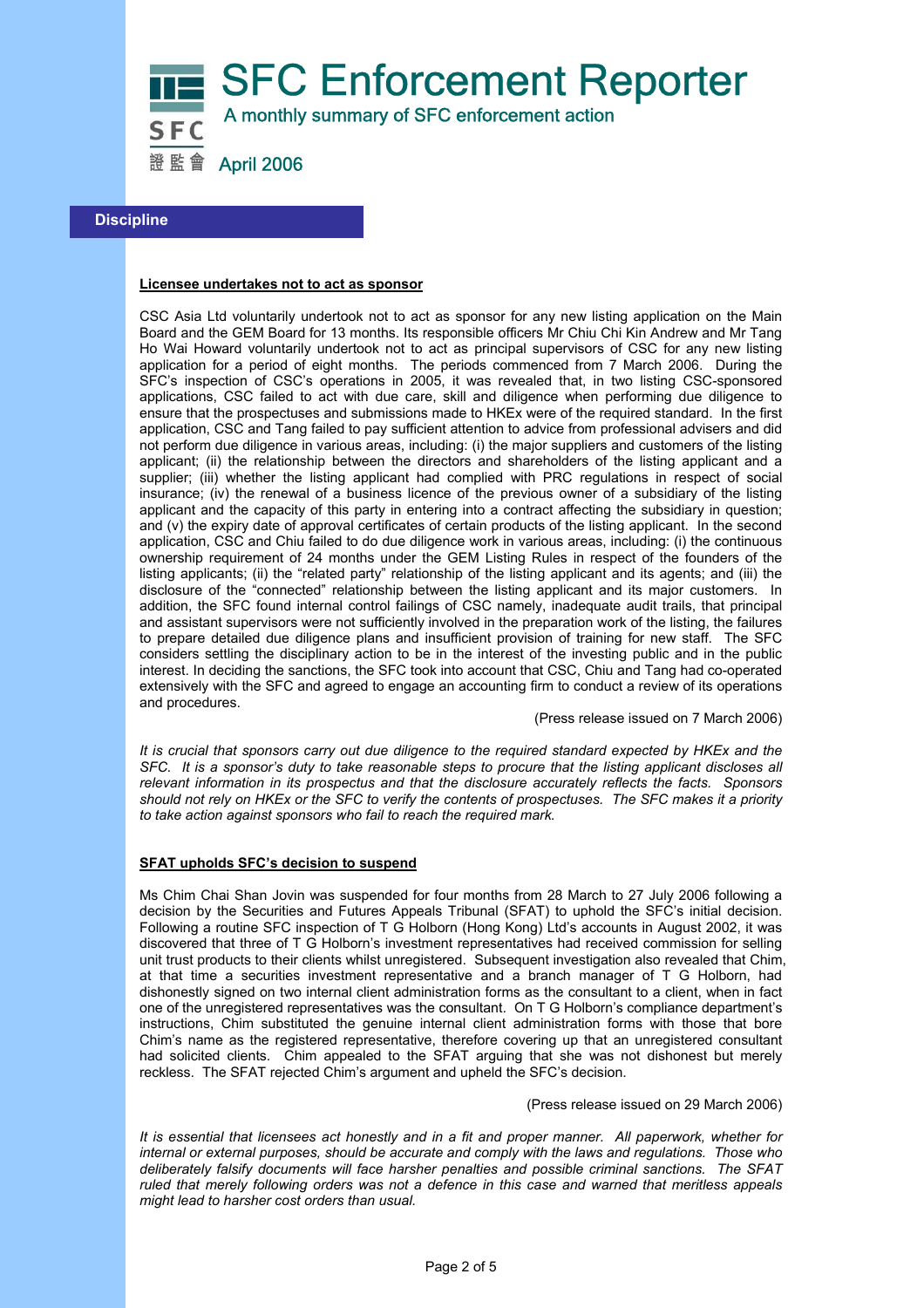

## **Tanrich staff disciplined regarding cold calling and investment advice**

The SFC prohibited Mr Wong Yu Kit from re-entering the industry for six months from 11 March to 10 September 2006. Wong facilitated cold calling by failing to make reasonable enquiries about a representative's calling of prospective clients before assisting this representative to meet with and induce the client to open an account with Tanrich Futures Ltd. Wong also advised clients to simultaneously hold equal long and short positions in the same futures contract and misrepresented that it would reduce risk, which is not true. Wong failed to perform his functions as a licensed representative with due skill, care and diligence. In deciding the penalty, the SFC took into account that the clients Wong advised had suffered substantial trading losses and Wong is no longer licensed. If Wong were currently licensed, the SFC would have suspended his licence for six months.

(Press release issued on 13 March 2006)

The SFC prohibited Mr Lam Wing Chit from re-entering the industry for three months from 1 March to 31 May 2006. Lam was convicted after trial of cold calling a person to trade in futures contracts. Lam called this person asking to meet with him to induce him to open a futures trading account with Tanrich Futures Ltd. The person did not open an account as he knew that it was an offence to cold call. Lam also advised his client to simultaneously hold equal long and short positions in the same futures contract but was unable to reasonably explain his recommendation.

(Press releases issued on 17 November 2005 and 1 March 2006)

Ms Mak Wing Shun Agnes was suspended for four months from 31 March to 30 July 2006 for cold calling and failure to give reasonable advice to clients. Mak called prospective clients asking to meet with them to induce them into opening a futures trading account with Tanrich Futures Ltd, which the clients did. Mak also advised them to simultaneously hold equal long and short positions in the same futures contract and misrepresented that it would reduce risk and help recover trading losses. In deciding the penalty, the SFC took into account that Ma pleaded guilty to the criminal offences and was frank in admitting her cold calling activities during the investigation.

(Press release issued on 10 November 2005 and 31 March 2006)

*It is a licensee's duty to give reasonable advice to a client taking into account each client's circumstances. Cold calling with the intention of inducing clients to purchase SFC regulated products is a criminal offence. Licensed representatives may face prosecution and/or disciplinary sanctions if they are found to have breached the related laws and regulations.* 

#### **Suspension, reprimand and fines for breaching the Code of Conduct**

Ms Kou Kuen Katerine was suspended for one month from 28 March to 27 April 2006 and Victory Securities Company Ltd was reprimanded and fined \$50,000 for breaching the Code of Conduct. Victory Securities had: (i) recklessly pledged its cash clients' securities to its banks on two occasions without prior client approval and (ii) failed to implement an effective internal control system to ensure that client securities were properly allocated to the correct designated CCASS sub-accounts. Kou was a responsible officer at the time. In deciding the penalties, the SFC took into account: (i) Kou's and Victory Securities' guilty pleas to criminal charges; (ii) no loss to Victory's clients; (iii) Victory's cooperation with the SFC investigations; (iv) remedial action taken by Victory to strengthen its internal controls; and (v) their clean disciplinary records.

(Press release issued on 28 March 2006)

*In order to protect the investing public against possible losses and misconduct, it is vital that regulated persons strictly comply with the Code of Conduct. Compliance with the Code of Conduct is a cornerstone to ensure the fitness and properness of those who partake in the industry.* 

#### **Internal control failures attract reprimands and fines**

The SFC reprimanded Grand Cathay Securities (Hong Kong) Ltd and its responsible officer Mr Kwan Pok Tat and fined Grand Cathay \$60,000 for internal control failings. From November 2002 to April 2003, an account executive of Grand Cathay placed personal orders and discretionary orders without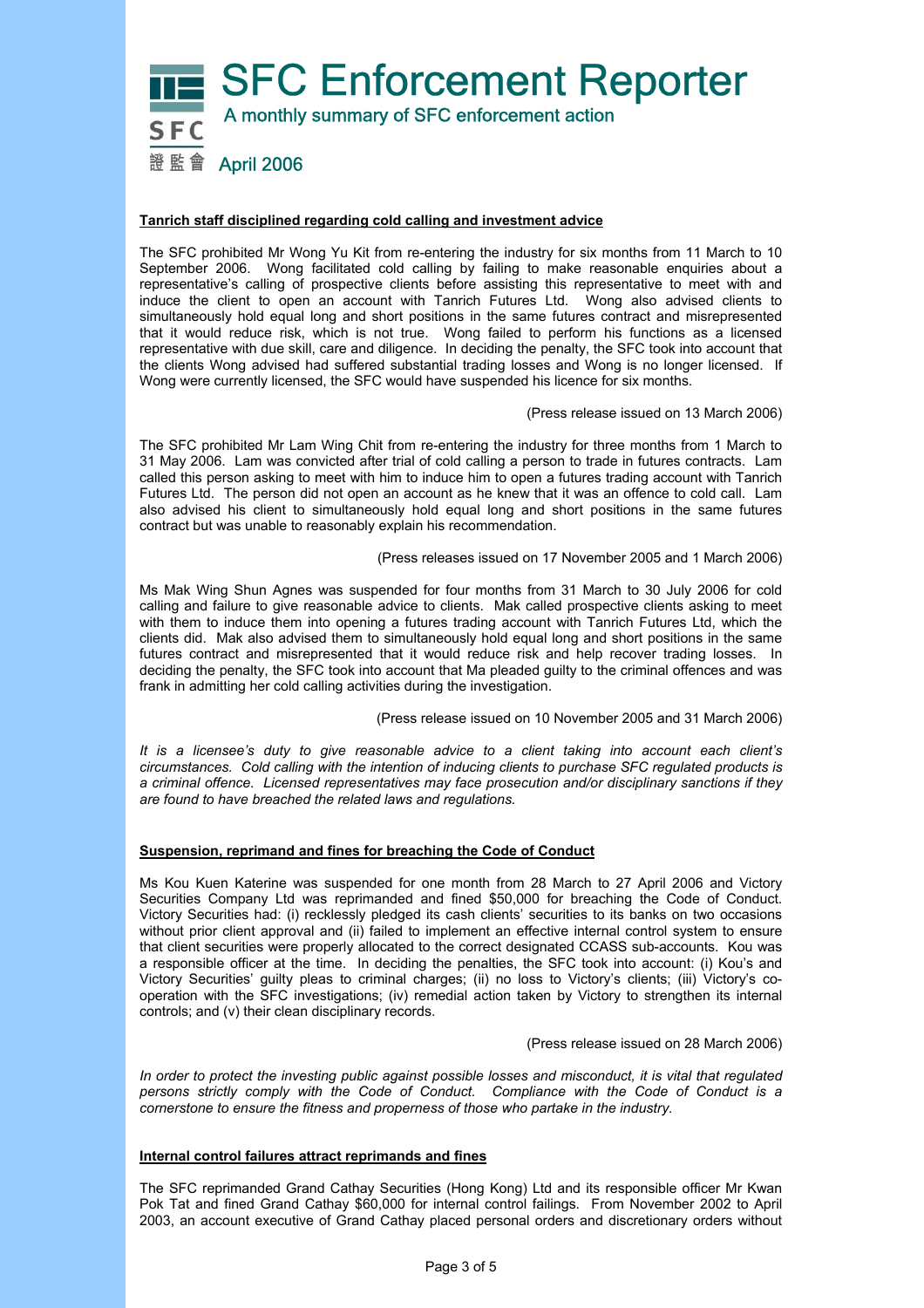# **SFC Enforcement Reporter**  A monthly summary of SFC enforcement action 證監會 April 2006

authorisation in six client accounts. The account executive also allowed an unauthorised party to place orders in two clients' accounts and whilst placing such orders, breached Grand Cathay's policy regarding telephone recording of orders. Kwan was the responsible officer at the relevant time and was aware of the account executive's misconduct but did not report it to the SFC until February 2004. There was an inadequate internal system at Grand Cathay to ensure breaches were reported to management and the SFC for follow-up action. From November 2003 to October 2004, two other account executives placed orders in three client accounts but failed to follow Grand Cathay's telephone recording policy. Kwan discovered the omissions in late 2003 and early 2004. Despite warnings, the account executives continued to breach the policy until they left Grand Cathay in October and December 2004 respectively. Had Kwan been vigilant, the misconduct could have been prevented. Grand Cathay also lacked adequate measures to stop and prevent the account executives from continuously breaching the policy. In deciding the penalties, the SFC took into account the Disciplinary Fining Guidelines as well as: (i) Grand Cathay's failure to enforce the telephone recording policy resulting in repeated omissions by employees and losses to Grand Cathay of about \$80,000; (ii) the failure to report the breach of misconduct to the SFC immediately; (iii) Grand Cathay's and Kwan's promise to improve and adhere to Grand Cathay's internal control procedures to prevent a re-occurrence of the failures; (iv) their cooperation in settling the action; and (v) their clean disciplinary records.

#### (Press release issued on 9 March 2006)

Sarasin Rabo Investment Management Ltd and its responsible officer, Mr Simon John Ruckert, were reprimanded for inadequate internal controls. Ruckert agreed to make a voluntary payment of \$400,000 in settlement of the action against him. Following an inquiry by Sarasin that one of its relationship managers had from October 2002 to March 2003 conducted unauthorised transactions in three client accounts which resulted in losses in one account of around US\$1 million, the SFC found several internal control failings including: (i) failure to adequately monitor and supervise staff activities; (ii) failure to implement controls to ensure clients with hold mail accounts were notified of uncollected mail by independent staff and not by their relationship managers; (iii) failure to put in place measures to ensure margin call letters were sent independently rather than through relationship managers; (iv) inadequate reporting procedures to ensure that relationship managers disclosed client account details at the time they placed an order for the London market instead of the following day; and (v) failure to conduct regular reviews of recordings of telephone conversations of its relationship managers. Sarasin's internal control failings facilitated the representative to withhold margin call letters from the client and disregard reminders from Sarasin to inform the client to collect his hold mail. As the dealing director responsible for compliance at the time, Ruckert failed to implement adequate internal controls for Sarasin to detect and prevent the misconduct. In deciding penalties, the SFC considered: (i) Sarasin and Ruckert's co-operation with the SFC's investigation; (ii) that Sarasin has strengthened its internal controls and management supervision; (iii) that Sarasin reported the representative's misconduct and conducted a compliance review; (iv) that Sarasin compensated the client; and (vi) Ruckert's cooperation in settling the matter.

#### (Press release issued on 30 March 2006)

*If those engaging in private banking business are licensed under the Securities and Futures Ordinance to carry on regulated activities, they must have in place the same anti-fraud controls applicable to any other broker or investment adviser. The mere discreet nature of client relationships in this line of business doesn't justify a lesser degree of protection.* 

#### **General Enforcement Statistics**

 $\overline{a}$ 

In the financial year from 1 April 2005 to 31 March 2006, the SFC has successfully prosecuted 72 entities, offered no evidence against five entities while one was acquitted after trial. In the same period, the SFC took action against a total of 98 licensees<sup>1</sup> for various regulatory breaches. Among these actions, the SFC entered into settlements with no formal sanction imposed with six licensees, of which three were settled with voluntary payments and another seven licensees settled with a voluntary payment and a statutory sanction. The SFC also took disciplinary actions against five licensees which were eventually concluded with no formal sanction imposed, and also issued 54 private warnings.

 $1$  The total number of licensees disciplined has been adjusted for an entry that should have been included in the November 2005 issue.